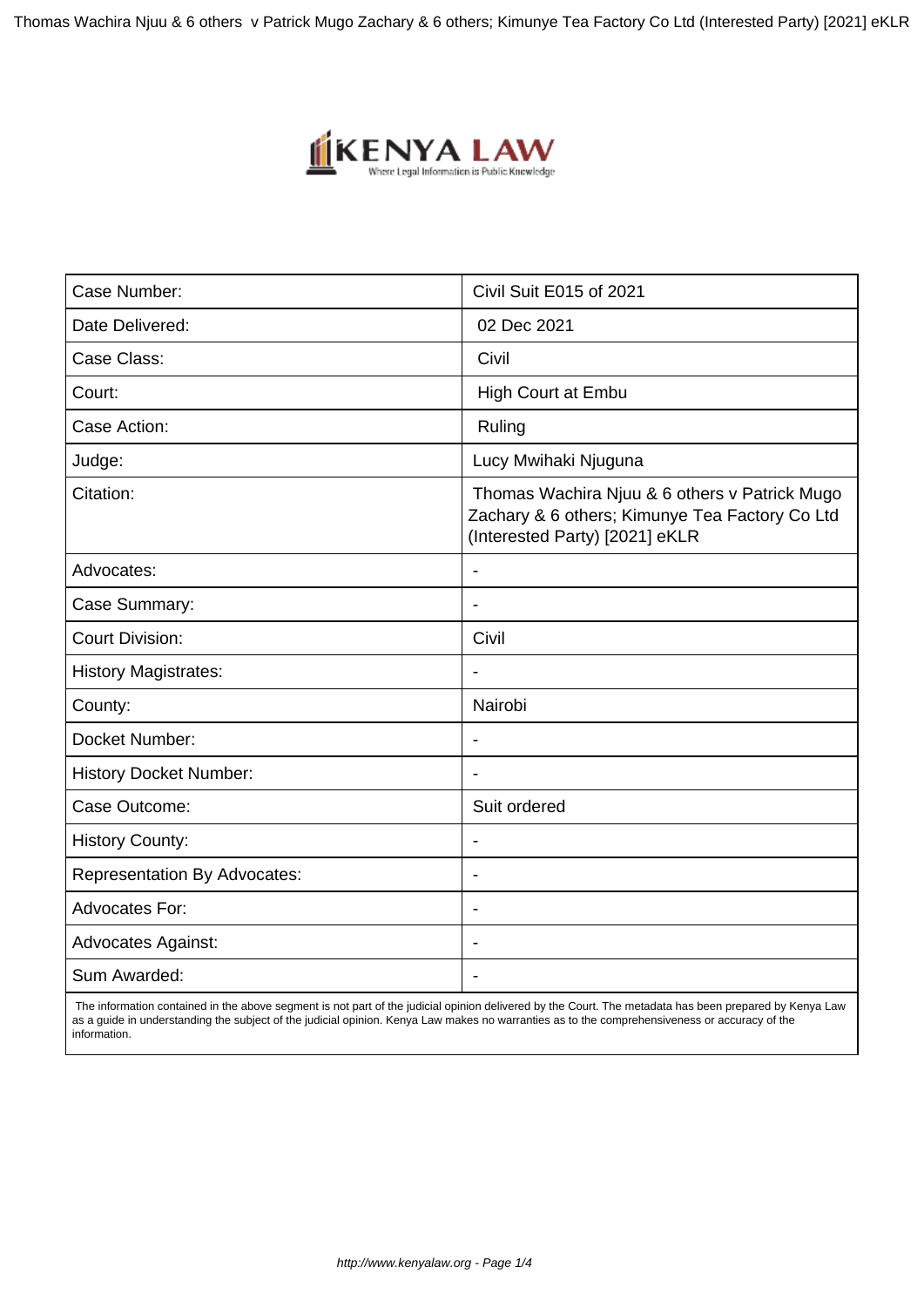# **REPUBLIC OF KENYA**

# **IN THE HIGH COURTOF KENYA AT EMBU**

#### **CIVIL SUIT NO. E015 OF 2021**

## **VERSUS**

| <b>AND</b> |  |
|------------|--|
|            |  |

# **RULING**

1. Before me is a notice of motion dated 25.11.2021 wherein the applicant seeks for orders as follows:

*i. Spent*

*ii. That pending the hearing and determination of this application, a temporary order of injunction be issued as against the defendants, their agents, representatives and or other persons acting under their instructions and or their behalf barring them from organizing, attending and passing resolutions of the alleged annual general meeting scheduled on 03.12.2021 purporting it to be that of the interested party including barring them from misrepresenting themselves as directors of the interested party.*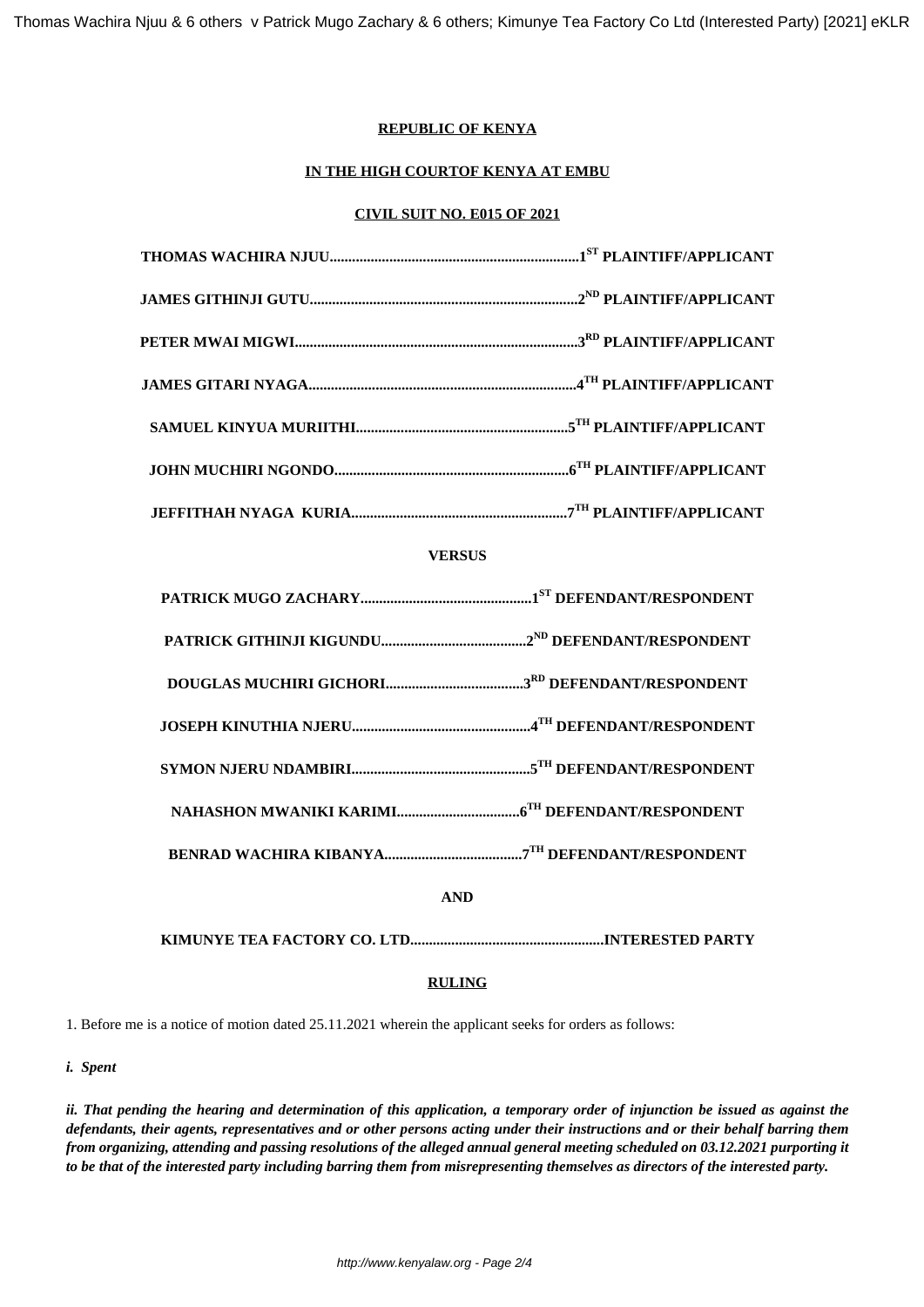*iii. That pending hearing and determination of this suit, a temporary order of injunction be issued as against the defendants, their agents, representatives and or other person acting under their instructions and or their behalf barring them from organizing, attending and passing resolutions of the alleged annual general meeting scheduled on 03.12.2021 purporting it to be that of the interested party including barring them from misrepresenting themselves as directors of the interested party.*

*iv. That there be an order of injunction barring the implementation or further implementation of any resolution passed at any purported general meeting as called for and attended by the defendants more so that scheduled on the 3rd December,2021.*

*v. That leave be granted for this suit to proceed as a derivative suit.*

#### *vi. That cost of this application and the entire suit be borne by the defendant/respondent.*

2. The application is premised on the grounds on its face and further supported by the affidavit of Thomas Wachira Njuu sworn on 25.11.2021 in which he reiterates the grounds as set out on the face of the notice of motion. The defendants have opposed the application vide a reply affidavit sworn on 01.12.2021 by the applicant Patrick Maina Ngunjiri.

3. I have considered the brief submissions made by the counsel for the parties herein.

4. When the application came up before the court on 01.12.2021, counsel for the applicant had just been served with a replying affidavit and he sought leave to file a supplementary affidavit. Further, he prayed for an order of status quo which was strongly opposed by counsel for the defendants. Both parties made brief submissions on that aspect and the ruling herein relates to the oral application on the status quo and not to the main application and for that reason, the court will not delve into the substance of the application but only to the extent that it touches on the subject at hand and the brief submissions that both counsel made in that regard.

5. In his submissions, counsel for the plaintiffs/applicants contended that the plaintiffs are the bonafide directors of the interested party having been validly appointed as such, to serve for a period of three (3) years. Further that, the defendants have proceeded to issue a secret notice calling for an Annual General Meeting of the interested party which notice is different from the public notice as published through the dailies on the 18.10.2021, which has different agenda item from an earlier published notice, thus denying the shareholders of the interested party an opportunity to understand what agenda items are to be discussed at the secretive annual General Meeting including the agenda referred to as "to consider any other business of which due notice has been given''.

6. Counsel averred that by calling the Annual General Meeting, the defendants are in breach of an express court order dated 27.10.2020.He argued that to allow the defendants to call for the said meeting would prejudice the plaintiffs because the defendants would be rendered directors without the procedure under the Company's act being followed. Further that, if the meeting is allowed to continue, it would cause anarchy to the tea factory while to the contrary, if the same is temporarily stopped by a way of a temporary injunction, the defendants will suffer no prejudice.

7. On his part, counsel for the defendant contended that the defendants are the bonafide directors of the interested part and annexed form CR12 to the replying affidavit asserting that the defendants have every right to call for the meeting. He averred that if the meeting is injuncted, it will defeat the whole purpose of the company law as there has been no evidence from the plaintiffs to prove that they are bonafide directors. That, it has not been demonstrated that the defendants are not bonafide directors and the plaintiffs' needs to show some locus to entitle them to the orders sought in the interim.

8. Going by the brief submissions that were made before me, the bone of contention is on whom between the plaintiffs and the defendants are the bonafide directors of the interested party and whether the notice for the Annual General Meeting scheduled to take place on 03.12.2021 was properly issued by the defendants.

9. The court notes that the counsel for the plaintiffs sought leave to file a supplementary affidavit to answer to some of the issues raised in the replying affidavit. The issue as to who are the bonafide directors of the interested party is yet to be determined conclusively and at this point, it is not desirable that the court makes a conclusive finding with the scanty material before it and before receiving comprehensive submissions from the parties to enable the court to weigh the merits of the case. I say this bearing in mind the provisions of section 133 of the Company's Act 2015 which binds companies with resolution passed by directors even if when they are illegally in office. Further, the form CR12 annexed by the defendants shows the records of the interested party as at